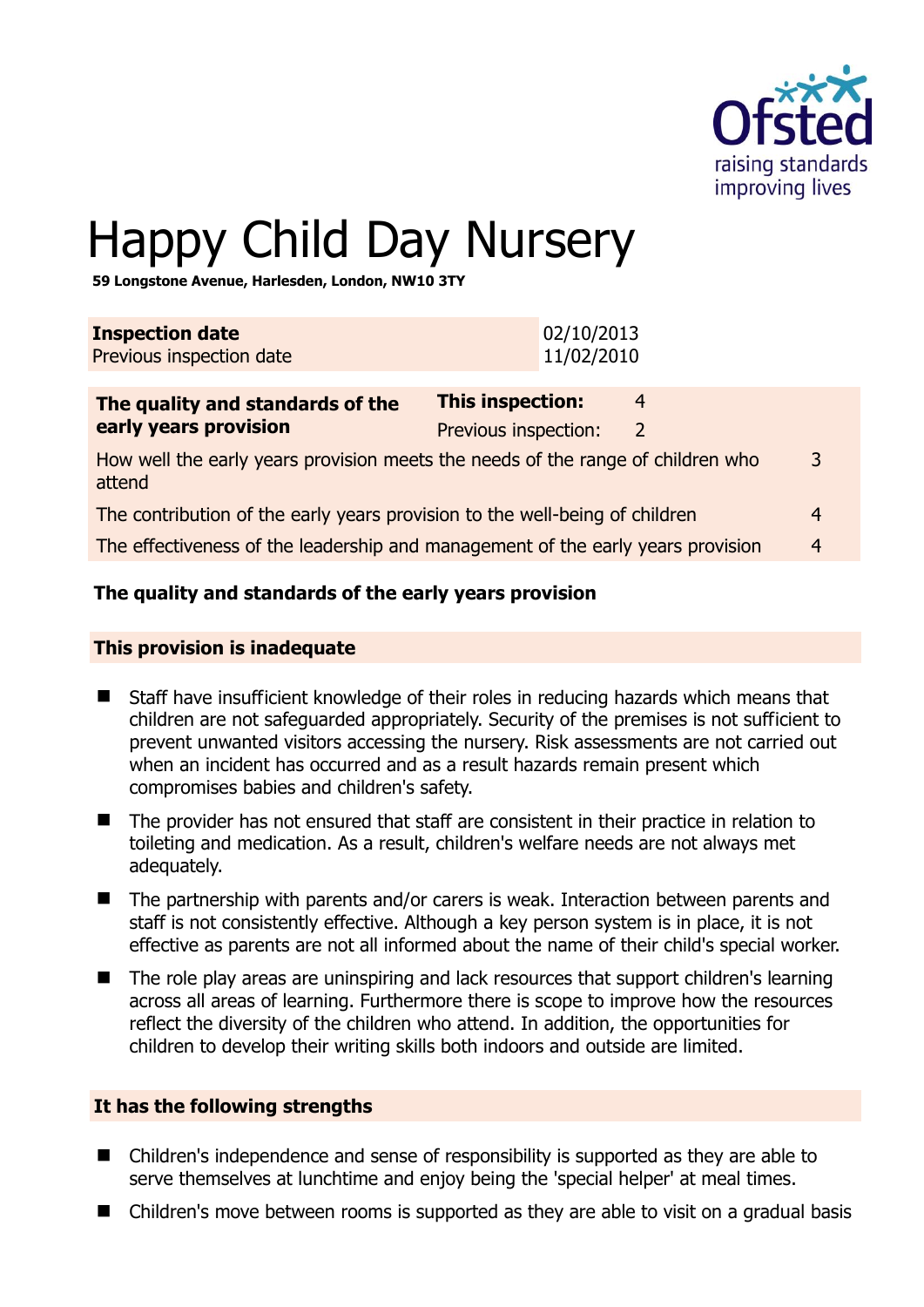to enable them to settle effectively for their next stage in learning.

### **Information about this inspection**

Inspections of registered early years provision are:

- scheduled at least once in every inspection cycle  $-$  the current cycle ends on 31 July 2016
- scheduled more frequently where Ofsted identifies a need to do so, for example where provision was previously judged inadequate
- brought forward in the inspection cycle where Ofsted has received information that suggests the provision may not be meeting the legal requirements of the Early Years Foundation Stage or where assessment of the provision identifies a need for early inspection
- **•** prioritised where we have received information that the provision is not meeting the requirements of the Early Years Foundation Stage and which suggests children may not be safe
- scheduled at the completion of an investigation into failure to comply with the requirements of the Early Years Foundation Stage.

The provision is also registered on the voluntary and compulsory parts of the Childcare Register. This report includes a judgment about compliance with the requirements of that register.

#### **Inspection activities**

- The inspector observed activities and routines in the playrooms and the outside areas.
- The inspector talked with a senior manager and some staff and children during the inspection.
- $\blacksquare$ The inspector held discussions with the manager and undertook a joint observation of a teaching activity and the safety of the under two's garden.
- The inspector took account of the views of parents through discussion with them on the day of the inspection and by available documentation.

■ the safeguarding policy, the complaints record, nappy changing charts, daily safety The inspector looked at a sample of available documentation such as observations, check sheets and risk assessments.

#### **Inspector**

Helen Steven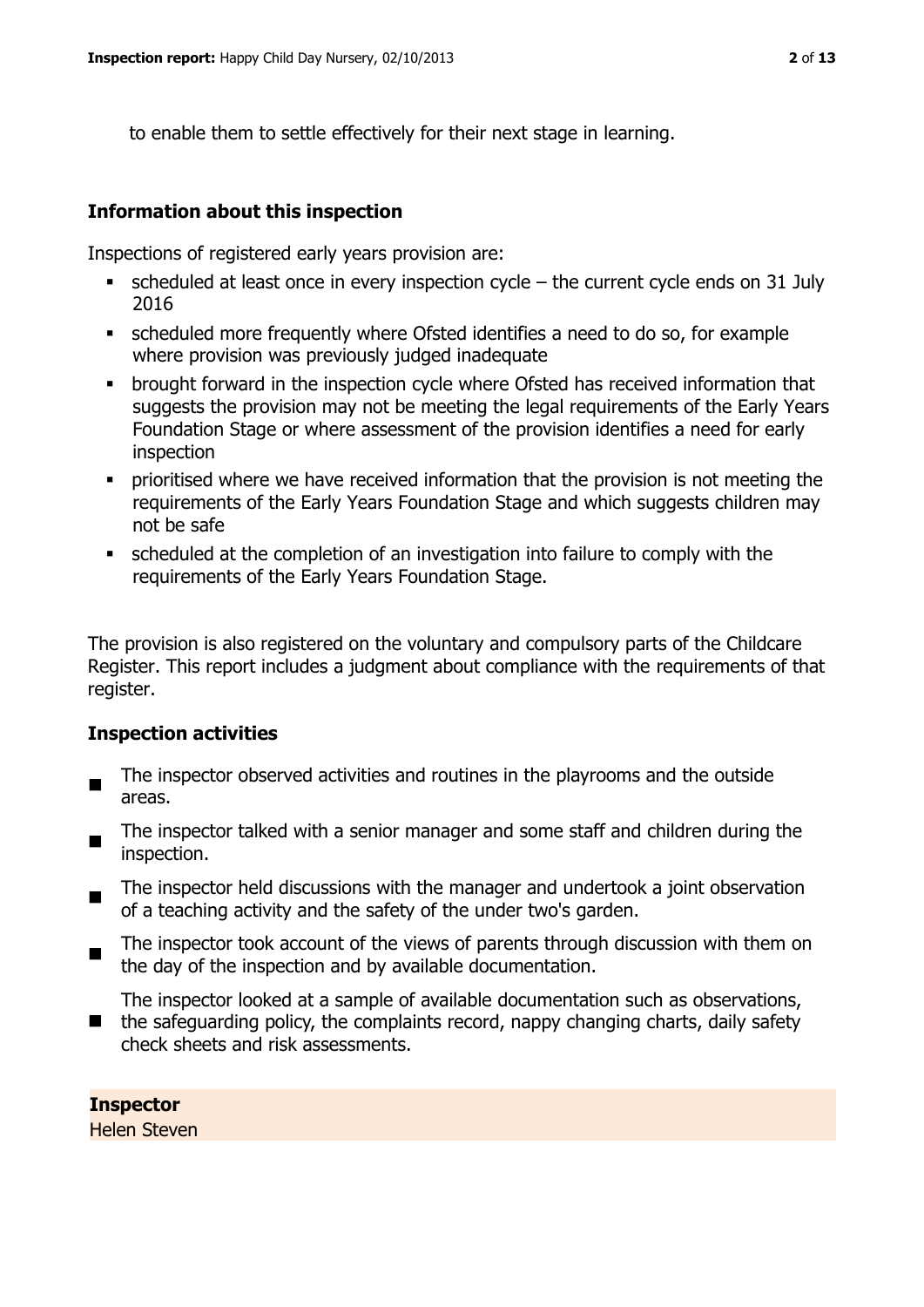#### **Full Report**

#### **Information about the setting**

Happy Child Day Nursery is one of 15 nurseries that are privately owned and managed by Happy Child Limited. It was registered in January 1997 and operates from a purpose built building in Harlesden within the London Borough of Brent. There are four 'base rooms' and the children have access to a sensory room and a room dedicated for physical play. There are two garden spaces for children to take part in outdoor play.

The nursery is registered on the Early Years Register, and the compulsory and voluntary parts of the Childcare Register. There are currently 67 children on roll, all of whom are in the early years age group. The nursery gets funding for the provision of free early education to children aged, two, three and four. The nursery supports children with special educational needs and/or disabilities and those who speak English as an additional language.

The nursery is open each week day from 7.30am to 6:30pm all year round. The nursery employs 13 staff, of these, ten staff, including the manager hold appropriate early years qualifications.

#### **What the setting needs to do to improve further**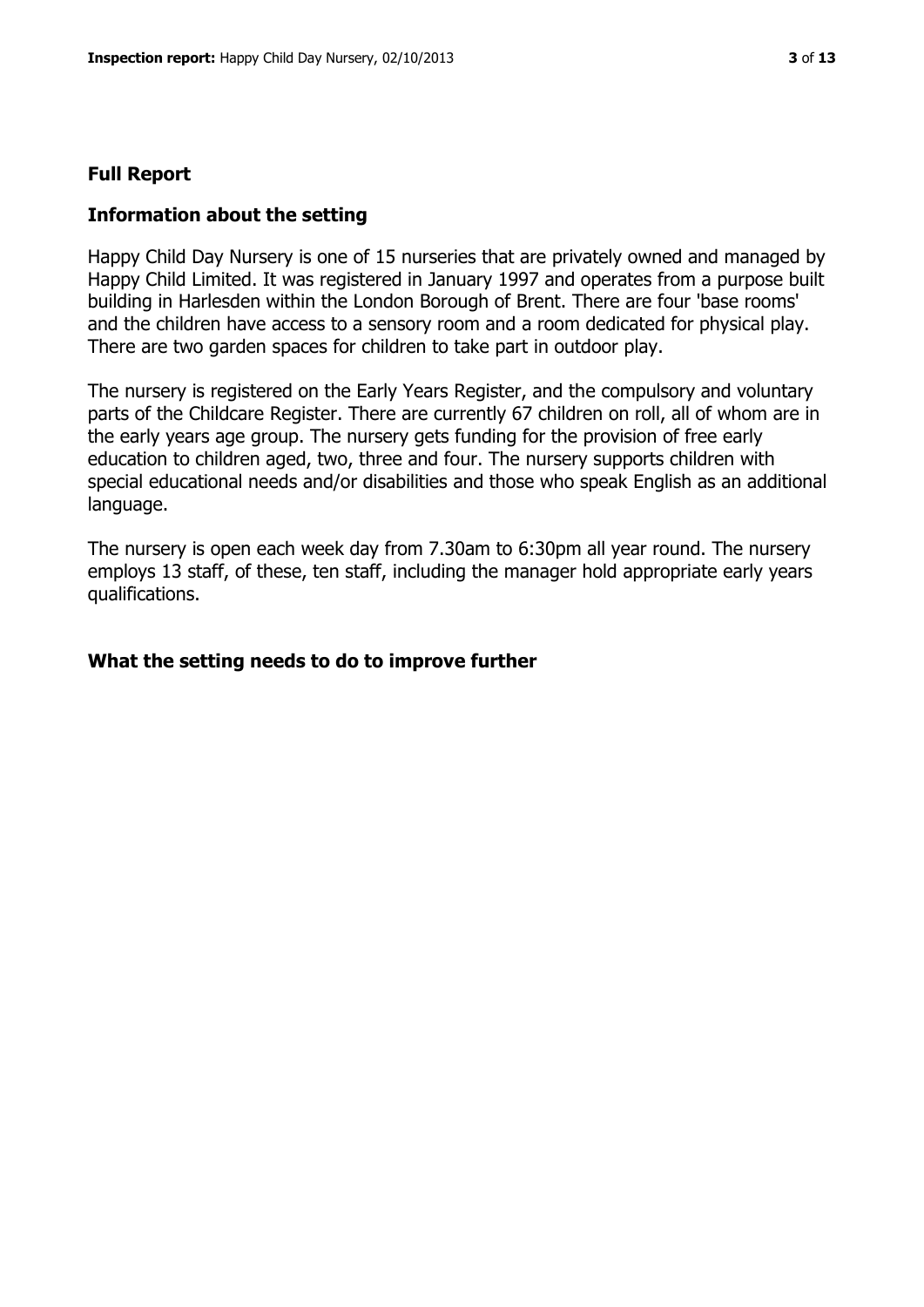## **To meet the requirements of the Early Years Foundation Stage the provider must:**

- improve children's safety by removing or making safe the hazards identified at inspection, including small items in the babies' garden area such as screws and pieces of plastic, accessible trailing wires and blind chains in the play areas used by the children
- $\blacksquare$  ensure the security of the premises in the garden areas are improved and maintained to prevent unauthorised persons entering the premises and children leaving unsupervised
- **I** improve risk assessments and daily checks to remove hazards and ensure that staff have a clear understanding of their roles and responsibilities in promoting children's safety
- **n** promote children's good health by ensuring that they are supported when toileting and an effective medication policy is implemented consistently by making sure that children's names are always included on related documentation
- $\blacksquare$  strengthen the partnership with parents and/or carers, for example, by ensuring that they are made aware of the name of their key person and their roles

# **To further improve the quality of the early years provision the provider should:**

- $\blacksquare$  develop the role play areas to provider resources that support children's learning across all areas of learning and reflect the diversity of the children who attend the setting
- provide more opportunities for children to develop their writing skills both indoors and in the outside areas.

# **Inspection judgements**

### **How well the early years provision meets the needs of the range of children who attend**

Staff's knowledge of the Statutory Framework for the Early Years Foundation Stage has developed as a result of the ongoing input they have had from the local authority development workers. Children have access to a varied range of activities and experiences across the seven areas of learning.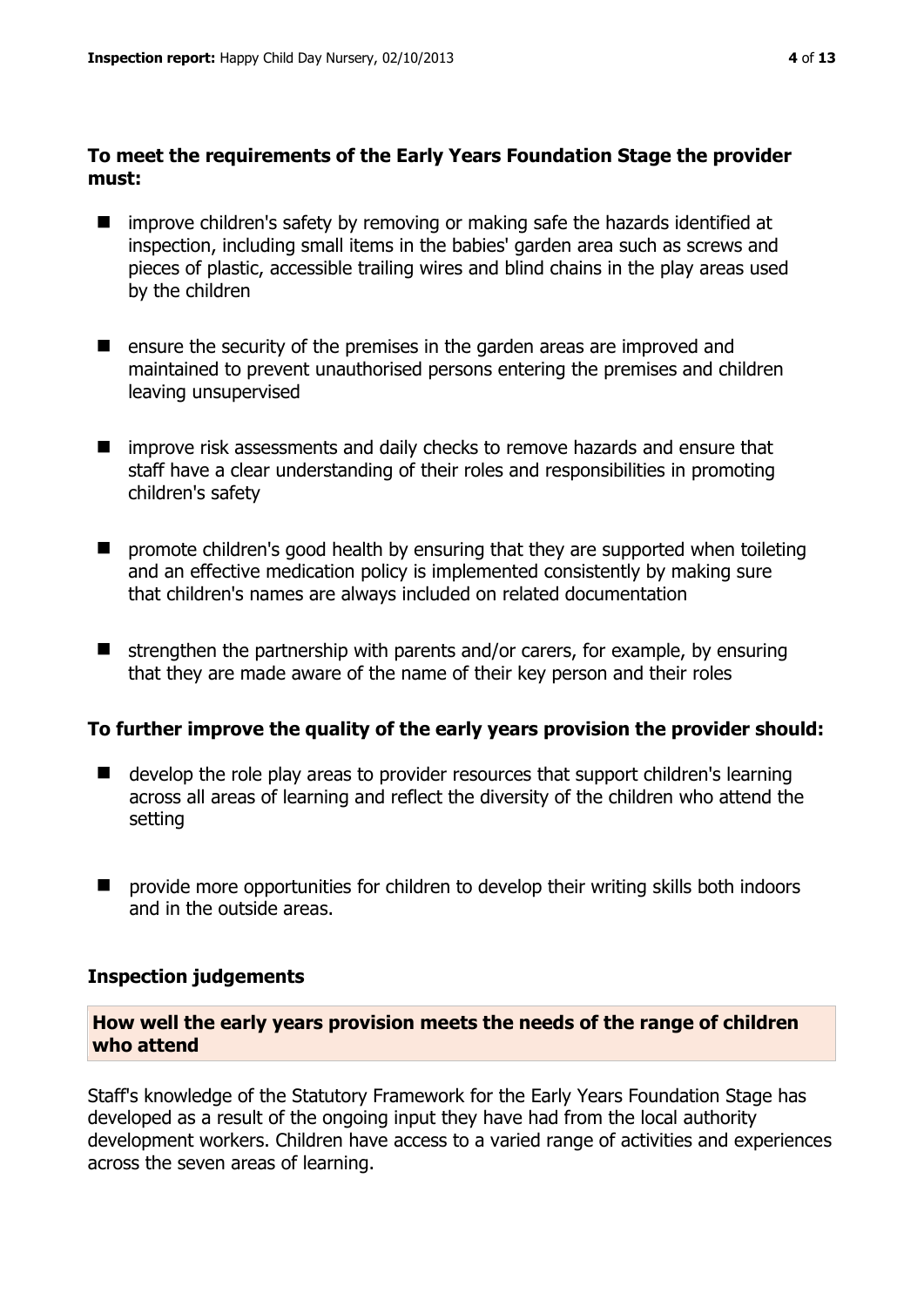Overall, children are happy and engaged in purposeful play throughout the inspection. They engage in activities that will prepare them for when they move on to their next stage in learning. Staff seek information from parents at the start of each placement to establish children's interests and abilities. There is a system in place for monitoring and tracking children's progress, though the quality of this is variable. The staff use the information to develop individual planning for the children in their care. Regular written summaries of children's progress are in place which are shared with parents in order for them to contribute and further support their children's learning at home. These include beautiful photographs and some samples of art work accompanying the staff's written observations. A group plan is also in place in each room which links to children's interests although, there are less learning opportunities identified for outdoor play. As well as an environmental plan there are ones for focused activities that include learning objectives for individual children.

Babies are able to access an attractive range of resources such as handmade shakers and interesting household objects. They tentatively experiment with foam by pushing it around with spoons. They enthusiastically shake and bang instruments to explore sounds and rhythm. They look at pictures in books and enjoy impromptu singing with the staff which supports their language development. Despite having lots to explore, the babies choose to stay close by to the staff member sitting on the matted area. Toddlers are exploring the items in the sensory room. They lift and move large soft blocks and stack them on top of each other, giggling when they fall. They observe the lights and bubble towers and are drawn to watch them very closely. They enjoy the sensory experience of squeezing and moulding play dough. They access books to look at pictures which supports their early literacy skills. They listen to staff singing as they wait for their snack.

Children are confident in chatting to visitors. They transport items around the garden and happily show visitors what they have hidden in their bags. When working out how best to put the items back into the bag they find it is 'a bit of a squeeze'. They explore nature by using crunchy leaves for a sticking activity. They dip the spatulas into the glue and watch the substance drip off the end. They create patterns on the paper before pressing the leaves down firmly. Children fill different size containers with sand to learn about measuring and capacity. Children share their ideas by engaging others in their role play. They push a truck around the floor and pretend this is an ice-cream van. They sell visitors a pretend vanilla ice-cream which costs two pounds and change is dutifully given. Although children enjoy pretend play, the role play areas in the nursery are not richly resourced with materials that support development across all areas of learning, for example, mathematics and literacy. Furthermore, they have limited items that reflect the diversity of the children attending the setting.

Older children use name cards to show that they are present at the nursery. This helps them to recognise their own names and those of their friends. Specific activities are planned by staff to enable children to practice writing their names which supports their readiness for school. Many children are skilled at this and their efforts are on display. However, staff do not encourage them to write their names for a purpose, for example, by labelling their own pictures. Furthermore, there are limited opportunities for writing and making marks around the nursery to develop children's literacy skills. The children are able to take books home in their own book bags, which encourages them to explore the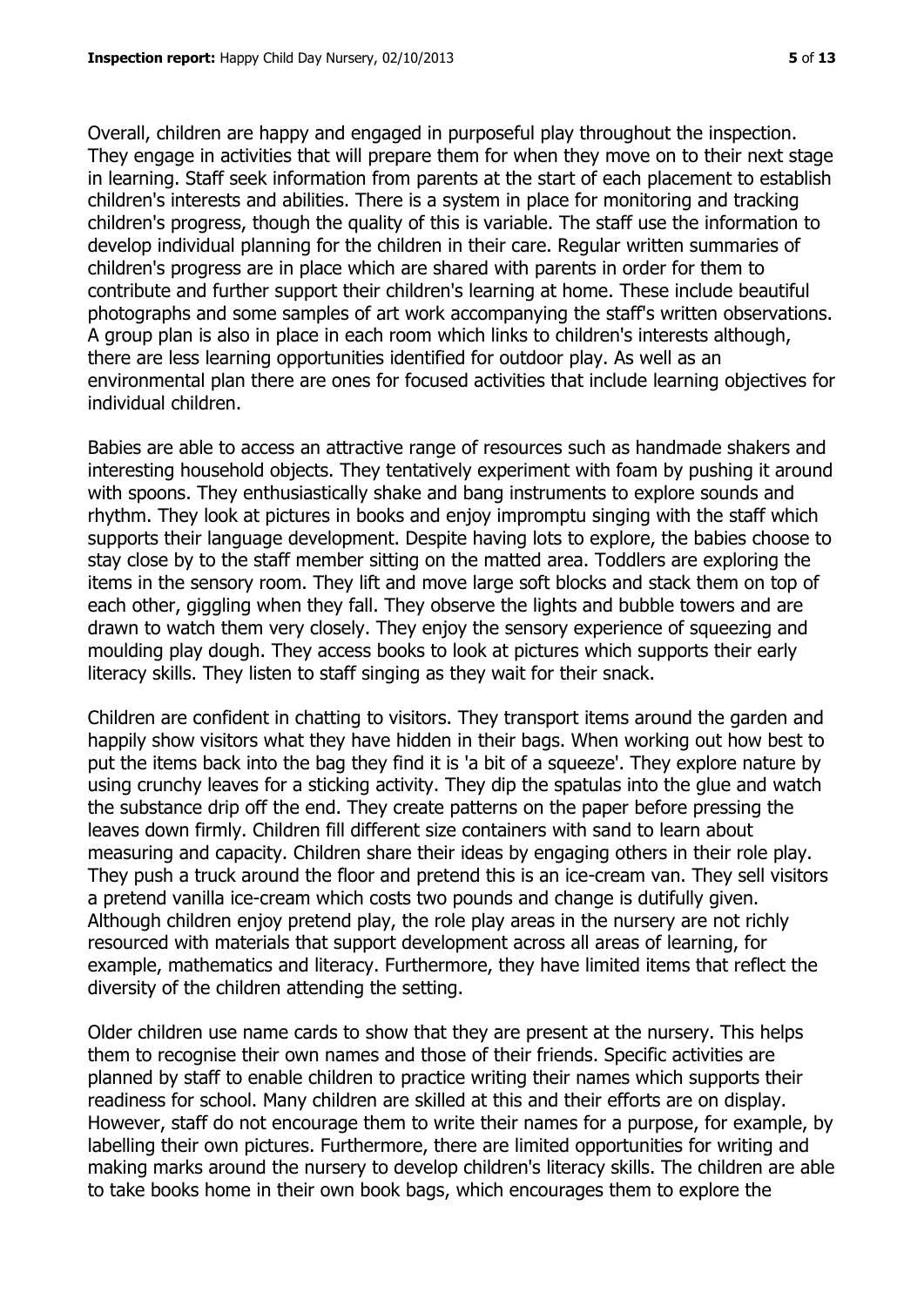pleasure of reading. In addition, this encourages parents to be involved and extend their children's learning at home. Children adore displacing water in a puddle in the garden. They consider how to make this bigger and are supported by a senior manager in exploring ways to make the puddle larger. They practice putting up their umbrellas and walk around the garden with them up. There are opportunities for children to access a computer to develop their knowledge of technology.

#### **The contribution of the early years provision to the well-being of children**

Children's well-being is not effectively met because of the hazards present in the environment. in addition, children are not always supported in developing good hygiene practices after toileting. This increases the risk of cross-infection and has the potential to compromise children's health. Nappy changing is carried out routinely, as well as when required. A daily record is kept of this and is available to parents. Children's health is compromised as the record keeping regarding medication is not carefully maintained. Because staff are not vigilant, children's names are not always included on required documentation and as a result medication may not be administered appropriately to the right child.

The nursery is bright and clean and some areas are well resourced and attractive, such as the baby room. The management team has indentified that there is scope for improvement to develop the learning environment across the nursery to improve outcomes for children, for example, by increasing the toys and equipment. There are a range of physical activities both indoors and outside which encourage children to develop healthy lifestyles. Children enjoy climbing up and whizzing down the slide. They zoom around on tricycles and carefully balance on logs and over wooden bridges. Their ability to move freely between the indoor and outdoor spaces enables them to benefit from fresh air as well as exercise. The staff have provided children with boots to enable them to use the garden whatever the weather.

Food is freshly cooked on the premises each day and staff are aware of the specific dietary needs of the children. Menus are on a rolling programme over a number of weeks. This is on display throughout the nursery, although it is not always updated for parents. Babies are afforded time to explore the texture of their food at lunch time. They feel the jelly as it oozes between their fingers and as it is 'so delicious' they decide to feed their toys too. 'Special helpers' in the rooms for children over two enjoy the responsibility of wearing their green overalls to identify their important role. They ensure that visitors are aware of their special job. This helps them learn about responsibility as they set out the table for their friends. Children are able to develop their independence skills as they served themselves their cottage pie and vegetables. Morning snack time is not well organised for toddlers during inspection, as a number of children are upset and are ready for a nap. Nevertheless, staff use impromptu singing to distract and engage the children.

Overall, children are eager to engage in activities and they behave appropriately. Staff give the children choices and remind them to say please and thank you. Young children using the soft play room find the bubble towers fascinating and climb on the base to get a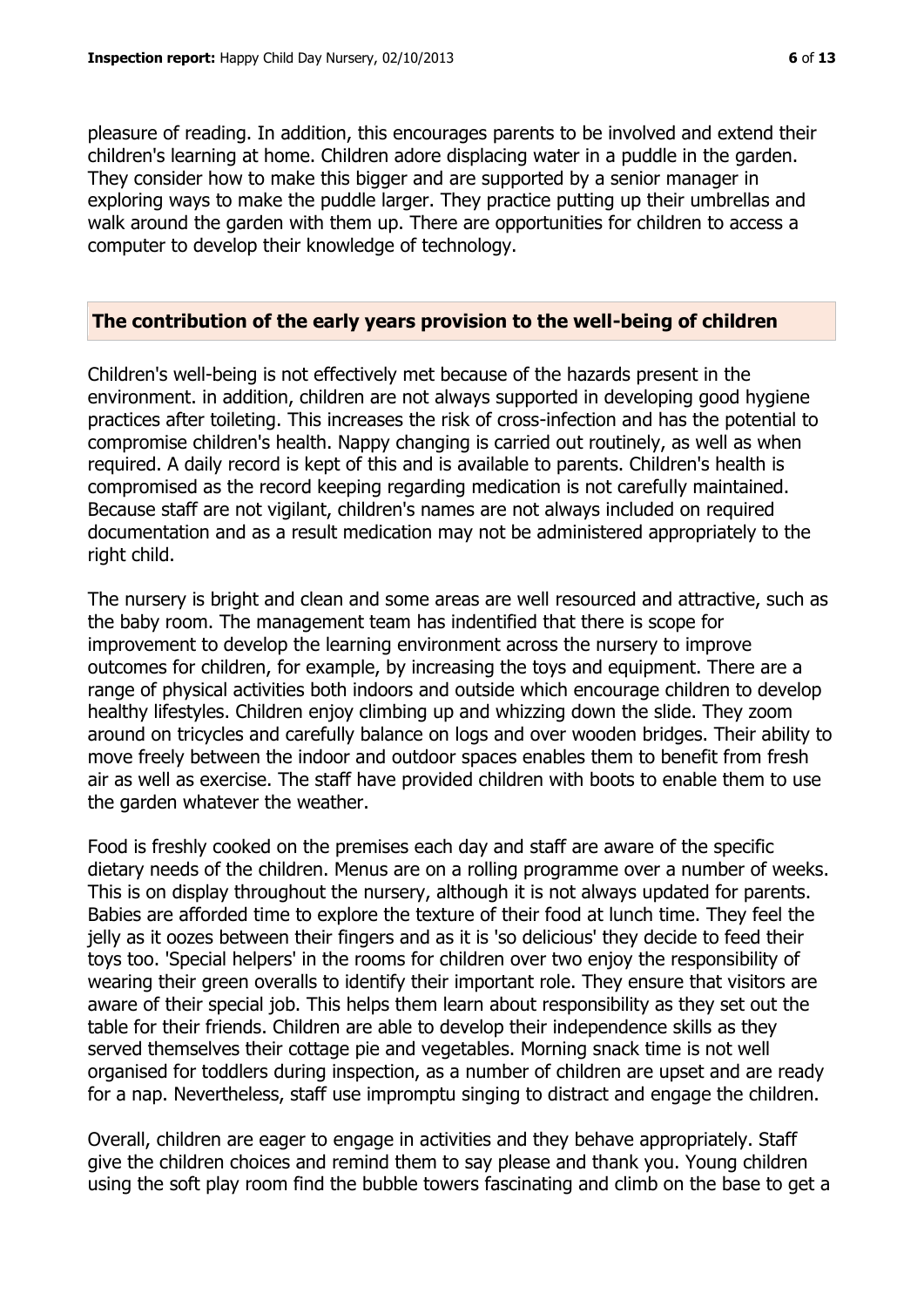closer look. The manager reports that this can tip, but rather than looking at ways to make this secure, staff remind children again and again not to climb on the low base when they return to it to get closer to the irresistible bubbles.

#### **The effectiveness of the leadership and management of the early years provision**

The nursery is not meeting a number of specific legal requirements of both the Statutory Framework for the Early Years Foundation Stage and the Childcare Register. This inspection took place as a result of a concern raised to Ofsted relating to the safety of the children and their health and hygiene needs not being met. Evidence gathered at inspection found that the children's safety is not assured and that their health needs are not always met effectively.

There is a detailed written risk assessment in place however, this does not effectively inform staff practice. The provider has failed to review their risk assessment following concerns raised to them about a choking hazard incident. Because they did not review the environment effectively a number of hazards have remained. Therefore, staff have not taken reasonable steps to ensure the safety of children. Throughout the nursery staff have recorded that they have carried out daily safety checks on the premises. This is not robust because, despite a check being carried out a number of small items on the ground in the babies' garden remain. For example, a metal screw and a small piece of plastic, which are choking hazards. In addition, the gate to the baby garden is not locked and can be pulled open. As a result it does not prevent unauthorised persons being able to access the premises. Therefore children's safety is not assured. Furthermore, there is a fence panel missing in the garden for children aged two and over. As a result children may be able to leave unaccompanied and this compromises their safety. This safety issue was raised at the last inspection and therefore the provider has not demonstrated that they have addressed the actions required. However, when this hazard was highlight to the management at inspection the maintenance department addressed this straight away. There are trailing wires and accessible blind chains within the nursery which pose a strangulation hazard to children. This shows that staff are not demonstrating a sufficient understanding of the purpose of the daily safety check or the importance of identifying, removing or minimising hazards to protect children.

The organisation has suitable recruitment and vetting procedures in place which includes an induction process. There are systems in place to supervise and appraise staff. In addition there systems to monitor staff and address issues as they arise in order to improve their personal effectiveness. There are opportunities for staff to attend a range of training courses. There is an organisational safeguarding policy in place which includes the use of mobile phones and cameras in the setting. Staff are aware of how to identify any concerns and proceed appropriately in order to safeguard children. Staff are deployed effectively in order to supervise children appropriately and there are strategies in place to ensure that ratios are met.

The manager is in the process of completing a self-evaluation. She has been focusing on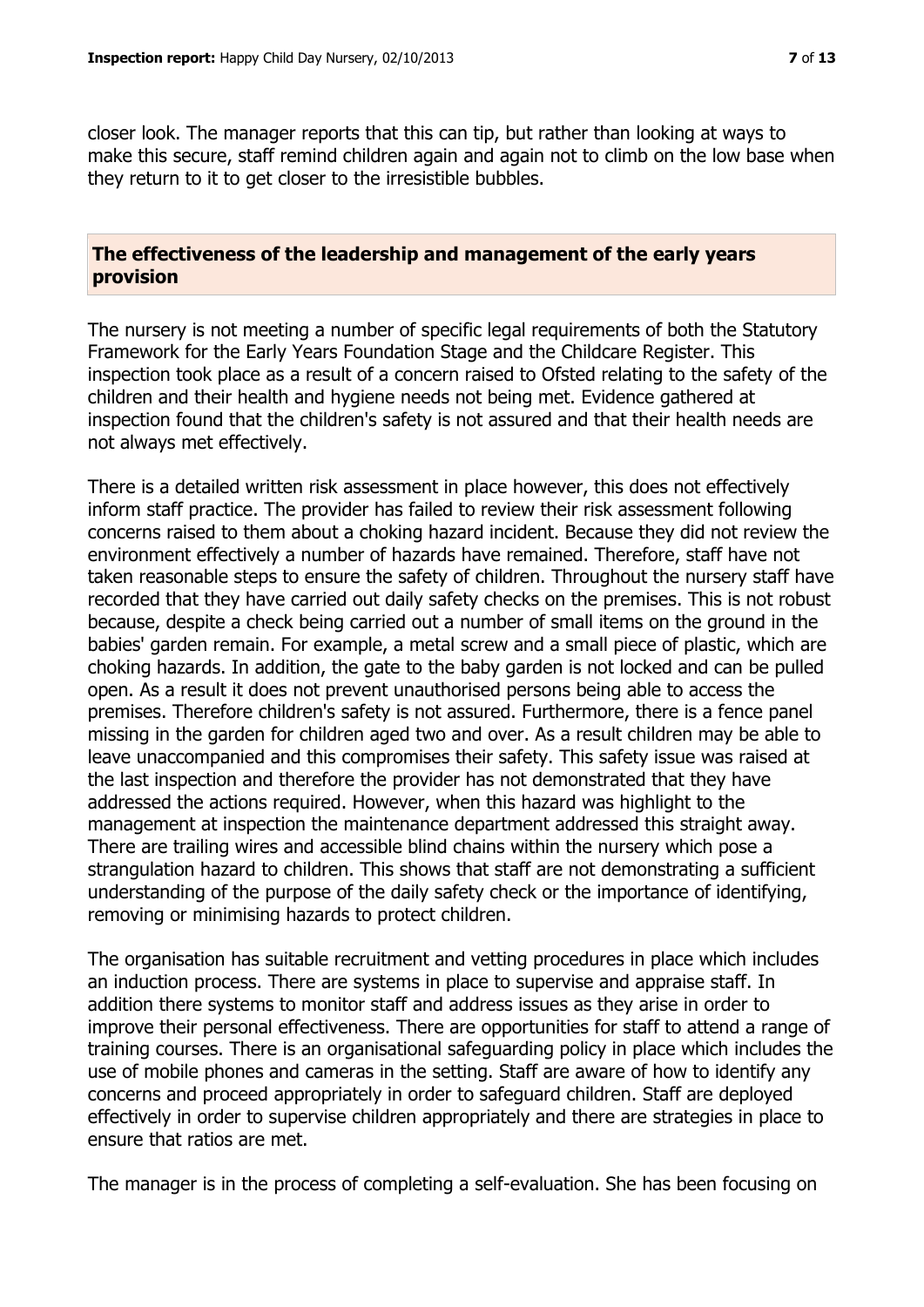developing and building up her staff team. She is aware of areas for development within the setting, but had not identified and addressed requirements that are not being met. Senior managers within the organisation carry out regular audits and earlier in the year they had identified areas of concern. As a result they have made links with the local authority development workers who have visited on a regular basis and have worked with the staff to raise the learning and development standards. This support is continuing, as there is further scope for improvement. There are a number of staff members who hold a first aid certificate to enable them to treat children appropriately in the event of an accident. Accident records are in place as required. However, procedures to administer medicines are not robust because of gaps in record keeping.

The partnership with parents and/or carers is weak. Communication and interaction between parents and staff is not consistently effective. Although there is a key person system in place, parents are not notified of the name of the key person and their roles within the nursery as required when a child starts attending a setting. For example, parents of babies new to the setting believe that the nursery wait to see who their children bond with before the decision is made. This does not give parents key person support when settling. Senior managers report that this practice is not in line with their nursery's policy.

There is a written procedure in place for dealing with concerns and complaints from parents and/or carers. The provider has kept a written record of the complaints that they have received and have recorded their outcome. They meet with parents and overall they demonstrate that they act upon concerns in order to improve the well-being of children. However, they have not used information from complaints to instigate a review of their risk assessment process to reduce the hazards for children. Nevertheless, parents and carers, who were spoken to at the time of inspection, report that they are happy with the service they receive. They like the amount of space and the cleanliness of the environment. They are positive about the food given to their children and feel that the staff support children well as they move from one room to the next. Regular information is given to them via a newsletter and children have a weekly diary with information about their time at the nursery. The manager has begun to forge links with local schools in order to support children in moving on to their next stage of learning. They work in partnership with other agencies to meet the needs of the children, for example, to support their speech and language needs.

# **The Childcare Register**

| The requirements for the compulsory part of the Childcare Register are | <b>Not Met</b><br>(with<br>actions) |
|------------------------------------------------------------------------|-------------------------------------|
| The requirements for the voluntary part of the Childcare Register are  | <b>Not Met</b><br>(with<br>actions) |

**To meet the requirements of the Childcare Register the provider must:**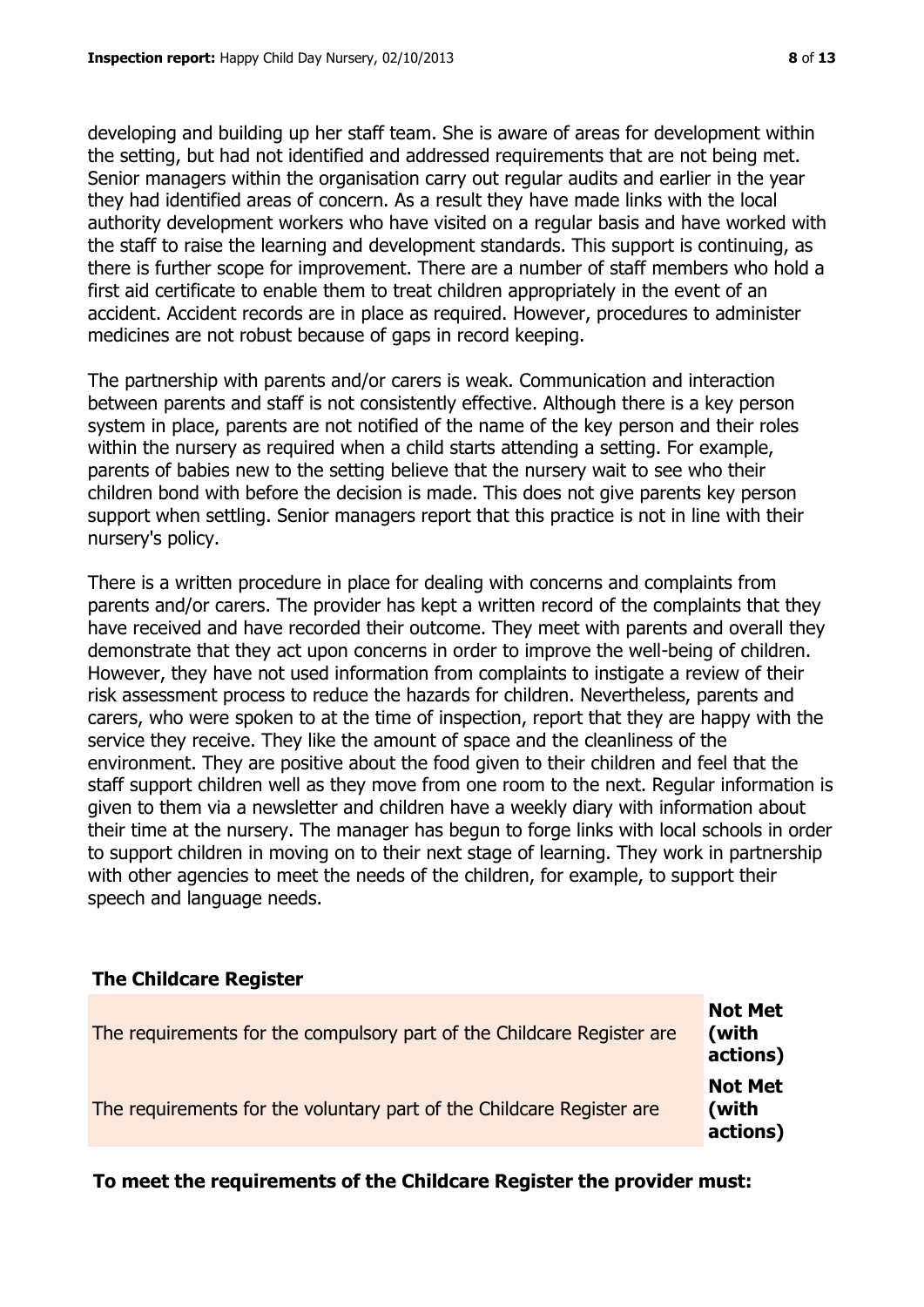- ensure that the premises are safe and suitable and children are kept safe from harm by removing hazards (compulsory part of the Childcare Register)
- $\blacksquare$  ensure that children are unable to leave the premises unsupervised and no one can enter the premises without the knowledge of a person who is caring for children on the premises (compulsory part of the Childcare Register)
- undertake a risk assessment of the premises and equipment immediately where the need for an assessment arises and ensure that all necessary measures are taken to minimise any identified risks (compulsory part of the Childcare Register)
- keep comprehensive records of medicine administered to any child who is cared for on the premises (compulsory part of the Childcare Register)
- $\blacksquare$  ensure that the premises are safe and suitable and children are kept safe from harm by removing hazards (voluntary part of the Childcare Register)
- **E** ensure that children are unable to leave the premises unsupervised and no one can enter the premises without the knowledge of a person who is caring for children on the premises (voluntary part of the Childcare Register)
- undertake a risk assessment of the premises and equipment immediately where the need for an assessment arises and ensure that all necessary measures are taken to minimise any identified risks (voluntary part of the Childcare Register)
- keep comprehensive records of medicine administered to any child who is cared for on the premises (voluntary part of the Childcare Register)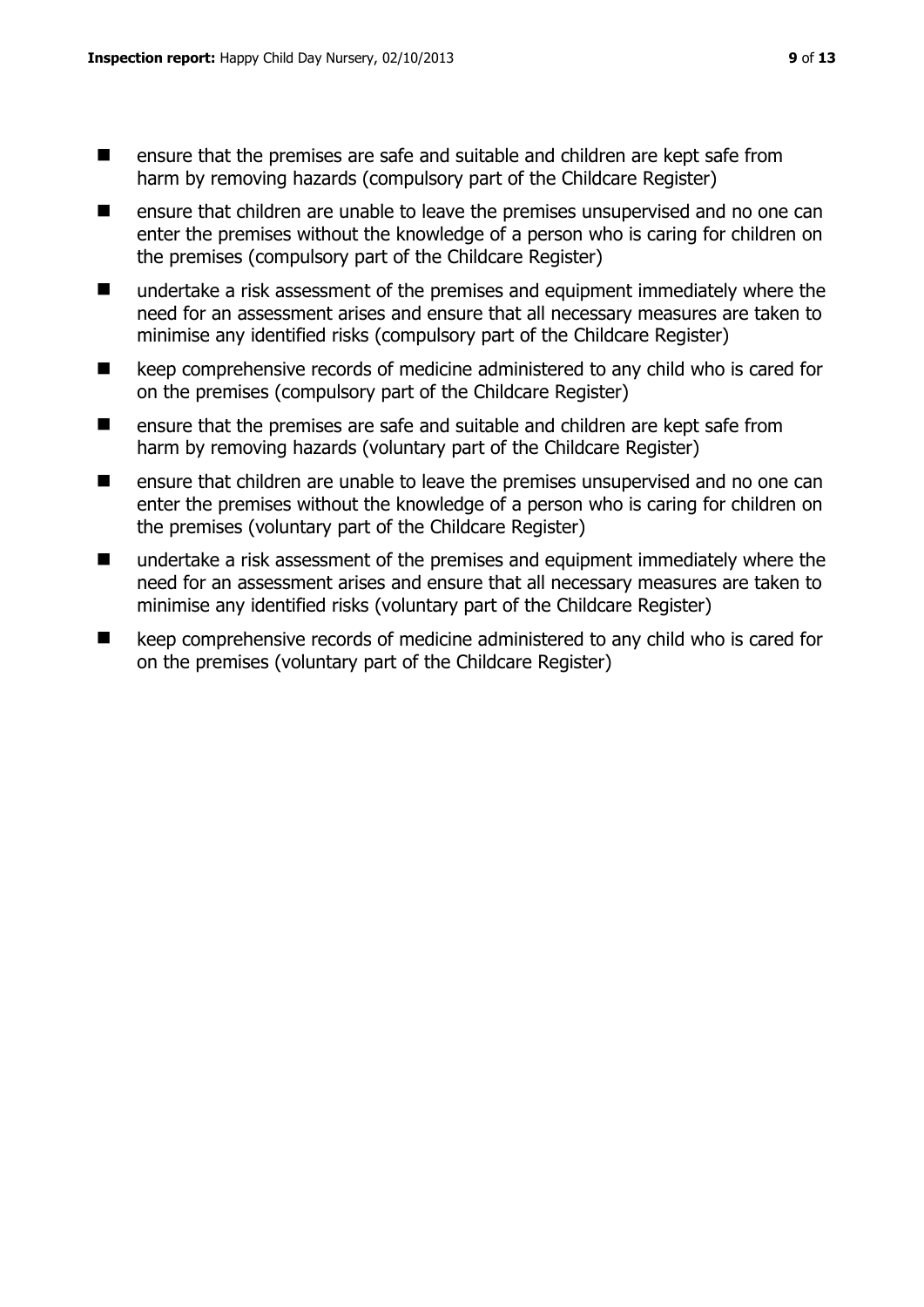# **What inspection judgements mean**

# **Registered early years provision**

| Grade   | <b>Judgement</b> | <b>Description</b>                                                                                                                                                                                                                                                                                                                                                                 |
|---------|------------------|------------------------------------------------------------------------------------------------------------------------------------------------------------------------------------------------------------------------------------------------------------------------------------------------------------------------------------------------------------------------------------|
| Grade 1 | Outstanding      | Outstanding provision is highly effective in meeting the needs<br>of all children exceptionally well. This ensures that children are<br>very well prepared for the next stage of their learning.                                                                                                                                                                                   |
| Grade 2 | Good             | Good provision is effective in delivering provision that meets<br>the needs of all children well. This ensures children are ready<br>for the next stage of their learning.                                                                                                                                                                                                         |
| Grade 3 | Satisfactory     | Satisfactory provision is performing less well than expectations<br>in one or more of the key areas. It requires improvement in<br>order to be good.                                                                                                                                                                                                                               |
| Grade 4 | Inadequate       | Provision that is inadequate requires significant improvement<br>and/or enforcement action. The provision is failing to give<br>children an acceptable standard of early years education and/or<br>is not meeting the safeguarding and welfare requirements of<br>the Early Years Foundation Stage. It will be inspected again<br>within 12 months of the date of this inspection. |
| Met     |                  | The provision has no children on roll. The inspection judgement<br>is that the provider continues to meet the requirements for<br>registration.                                                                                                                                                                                                                                    |
| Not met |                  | The provision has no children on roll. The inspection judgement<br>is that the provider does not meet the requirements for<br>registration.                                                                                                                                                                                                                                        |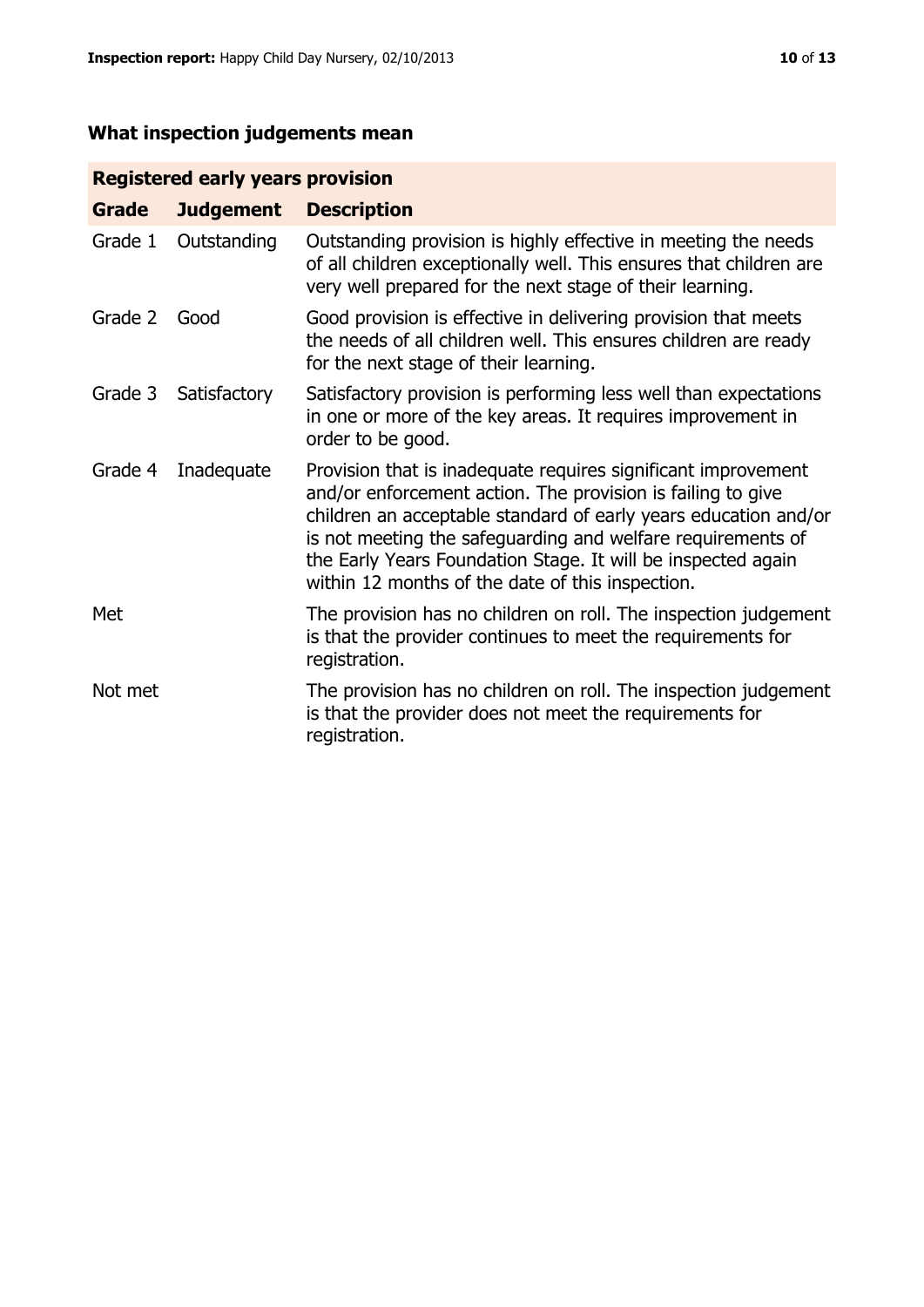### **Inspection**

This inspection was carried out by Ofsted under sections 49 and 50 of the Childcare Act 2006 on the quality and standards of provision that is registered on the Early Years Register. The registered person must ensure that this provision complies with the statutory framework for children's learning, development and care, known as the Early Years Foundation Stage.

# **Setting details**

| Unique reference number       | 137800                   |
|-------------------------------|--------------------------|
| <b>Local authority</b>        | <b>Brent</b>             |
| <b>Inspection number</b>      | 934687                   |
| <b>Type of provision</b>      | Full-time provision      |
| <b>Registration category</b>  | Childcare - Non-Domestic |
| <b>Age range of children</b>  | $0 - 8$                  |
| <b>Total number of places</b> | 66                       |
| Number of children on roll    | 67                       |
| <b>Name of provider</b>       | Happy Child Limited      |
| Date of previous inspection   | 11/02/2010               |
| <b>Telephone number</b>       | 020 8961 3485            |

Any complaints about the inspection or the report should be made following the procedures set out in the guidance *'Complaints procedure: raising concerns and making complaints* about Ofsted', which is available from Ofsted's website: www.ofsted.gov.uk. If you would like Ofsted to send you a copy of the guidance, please telephone 0300 123 4234, or email enquiries@ofsted.gov.uk.

# **Type of provision**

For the purposes of this inspection the following definitions apply:

Full-time provision is that which operates for more than three hours. These are usually known as nurseries, nursery schools and pre-schools and must deliver the Early Years Foundation Stage. They are registered on the Early Years Register and pay the higher fee for registration.

Sessional provision operates for more than two hours but does not exceed three hours in any one day. These are usually known as pre-schools, kindergartens or nursery schools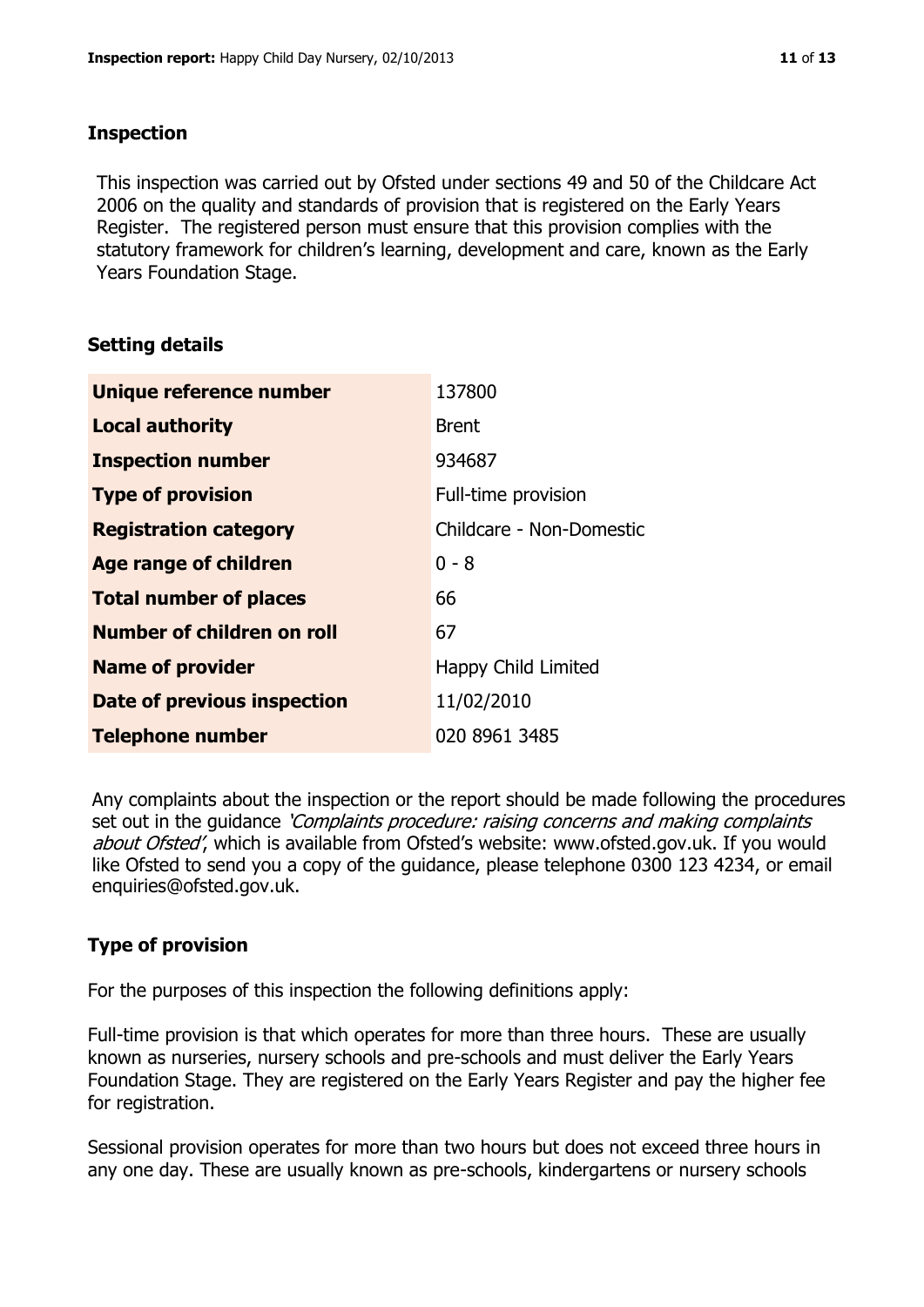and must deliver the Early Years Foundation Stage. They are registered on the Early Years Register and pay the lower fee for registration.

Childminders care for one or more children where individual children attend for a period of more than two hours in any one day. They operate from domestic premises, which are usually the childminder's own home. They are registered on the Early Years Register and must deliver the Early Years Foundation Stage.

Out of school provision may be sessional or full-time provision and is delivered before or after school and/or in the summer holidays. They are registered on the Early Years Register and must deliver the Early Years Foundation Stage. Where children receive their Early Years Foundation Stage in school these providers do not have to deliver the learning and development requirements in full but should complement the experiences children receive in school.